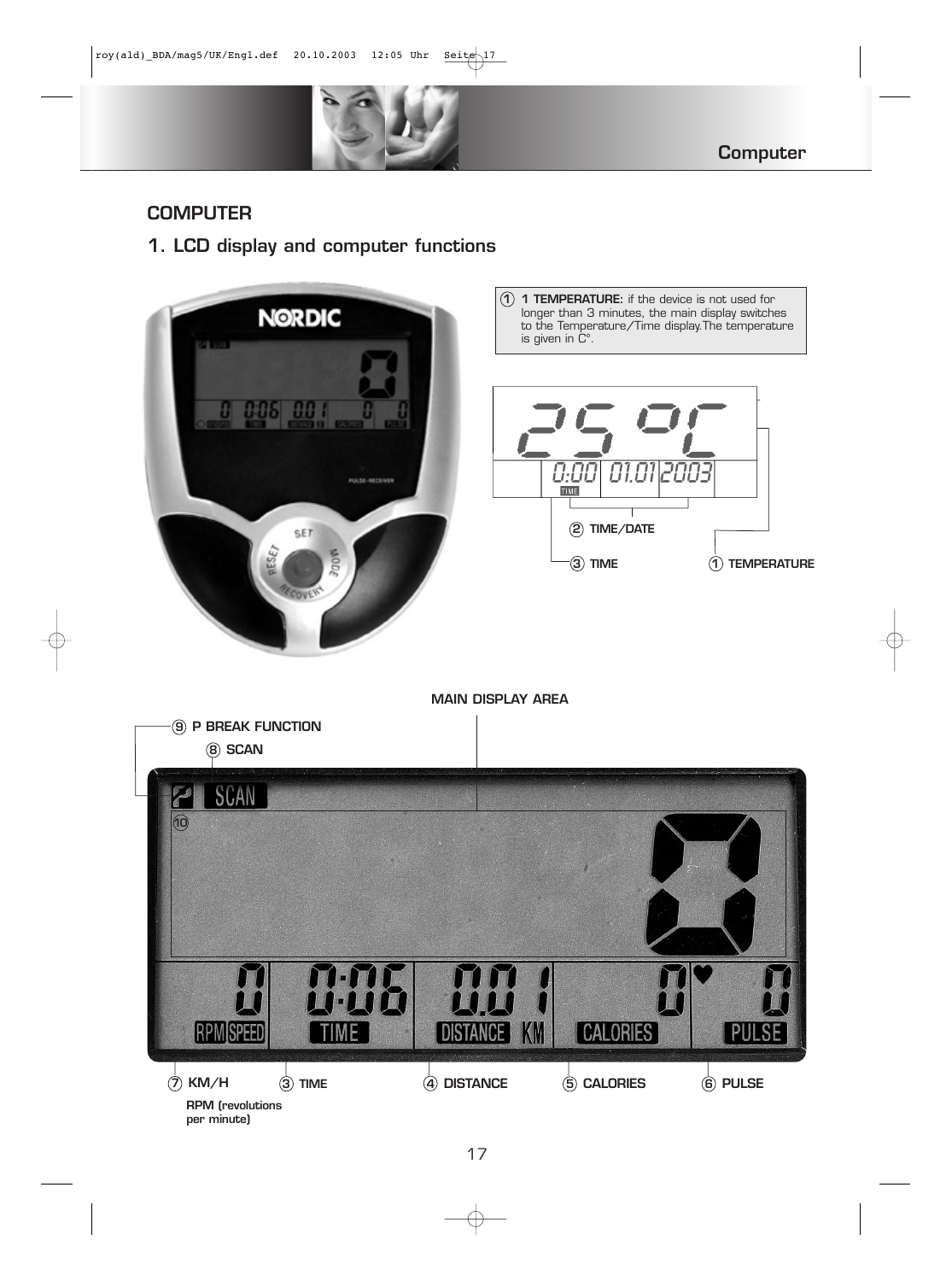F



**Computer**

|                | (2) TIME/DATE: if the device is not used for longer than 3 minutes, the main display switches to the<br>Temperature/Time display.                                                                                                                                                                                                                                                                                                                                   |  |  |  |  |
|----------------|---------------------------------------------------------------------------------------------------------------------------------------------------------------------------------------------------------------------------------------------------------------------------------------------------------------------------------------------------------------------------------------------------------------------------------------------------------------------|--|--|--|--|
|                | 1.1 Setting of the Time/Date: the time and date are set only immediately after the batteries are inserted.                                                                                                                                                                                                                                                                                                                                                          |  |  |  |  |
|                | $\rightarrow$ The hour display blinks after the batteries are inserted.<br>$\rightarrow$ Move the joystick upwards (set) to set the hours from O-24. Hold the joystick pressed upwards and the hours<br>count quicker forwards.                                                                                                                                                                                                                                     |  |  |  |  |
|                | → Confirm your presetting by moving the joystick to the right (MODE).<br>$\rightarrow$ The minute display blinks.                                                                                                                                                                                                                                                                                                                                                   |  |  |  |  |
|                | $\rightarrow$ Move the joystick upwards (set) to set the minutes from O-59. Hold the joystick pressed upwards, the minutes<br>count quicker forwards.                                                                                                                                                                                                                                                                                                               |  |  |  |  |
|                | $\rightarrow$ Confirm your presetting by moving the joystick to the right (MODE).<br>$\rightarrow$ The year blinks.                                                                                                                                                                                                                                                                                                                                                 |  |  |  |  |
|                | $\rightarrow$ Move the joystick upwards (set) to set the current year. Hold the joystick pressed upwards, the years count<br>quicker forwards.                                                                                                                                                                                                                                                                                                                      |  |  |  |  |
|                | $\rightarrow$ Confirm your presetting by moving the joystick to the right (MODE).<br>$\rightarrow$ Move the joystick upwards (set) to set the current month. Hold the joystick pressed upwards, the months<br>count quicker forwards.                                                                                                                                                                                                                               |  |  |  |  |
|                | → Confirm your presetting by moving the joystick to the right (MODE).<br>$\rightarrow$ Move the joystick upwards (set) to set the current day. Hold the joystick pressed upwards, the days count quicker                                                                                                                                                                                                                                                            |  |  |  |  |
|                | forwards.<br>→ Confirm your presetting by moving the joystick to the right (MODE).                                                                                                                                                                                                                                                                                                                                                                                  |  |  |  |  |
|                |                                                                                                                                                                                                                                                                                                                                                                                                                                                                     |  |  |  |  |
|                | (3) TIME: the executed period of training is displayed in this field, from 00:00 to maximum 99:59 (minutes:seconds)<br>in 1-second steps. Alternatively, however, you can preset a time, which counts down in reverse in 1-second steps.<br>An alarm signal makes you aware when the value OO:OO has been reached.                                                                                                                                                  |  |  |  |  |
| $\bf(4)$       | <b>DISTANCE:</b> the distance travelled is displayed in this field, 0.0 to maximum 99.9km in 0.01km                                                                                                                                                                                                                                                                                                                                                                 |  |  |  |  |
|                | steps. Alternatively, however, you can preset a distance, which counts down in reverse in O.O1km steps. An alarm<br>signal makes you aware when the value 0.00 has been reached.                                                                                                                                                                                                                                                                                    |  |  |  |  |
|                | (5) CALORIES: the calories burned are displayed in this field, from O to maximum 990 in 1kcal steps. Alternatively,<br>however, you can preset a number, which counts down in reverse in 1kcal steps. An alarm signal makes you aware<br>when the value O has been reached.                                                                                                                                                                                         |  |  |  |  |
|                | PLEASE OBSERVE: these values are only guidelines and not suitable for medical use.                                                                                                                                                                                                                                                                                                                                                                                  |  |  |  |  |
|                | 6 PULSE: shows the measured pulse rate (min. 30 to max. 240 beats).                                                                                                                                                                                                                                                                                                                                                                                                 |  |  |  |  |
|                | You can preset the computer to a specific target pulse rate. An alarm signal is heard as soon as the target<br>i gr<br>pulse rate value is exceeded.                                                                                                                                                                                                                                                                                                                |  |  |  |  |
|                | 1.2 Pulse measurement can be executed in two ways:                                                                                                                                                                                                                                                                                                                                                                                                                  |  |  |  |  |
|                | $\rightarrow$ Hand-pulse measurement: the two MEGA hand-pulse sensors are on the handlebar. Please ensure that both<br>palms are placed simultaneously on the hand-pulse sensors. As soon as a pulse reading has been executed, a<br>small heart blinks on the LCD display next to the PULSE display. The hand-pulse measurement serves for orienta-<br>tion, because deviations from an actual pulse rate can occur through movement, friction, perspiration, etc. |  |  |  |  |
|                | $\rightarrow$ Cardio-pulse measurement: so-called cardio-pulse measurers are commercially available, which consist of a chest<br>belt and a wristwatch - as does the Crane Sport Cardio Pulse Measurer. The computer is equipped with a recei<br>ver (without transmitter) for common cardio-pulse measurement devices. If you own such a device you can read on<br>the LCD display the radiated impulses from your transmitter (chest belt).                       |  |  |  |  |
|                | If both pulse measurement procedures are used simultaneously (you wear a chest belt and simultaneously<br>lay your hands on the hand-pulse sensors), the hand-pulse measurement has priority.<br>PLEASE OBSERVE: both pulse-measurement types are not suitable for medical use!                                                                                                                                                                                     |  |  |  |  |
|                | (7) KM/H G RPM (speed/revolutions per minute): shows the current speed in km/h every alternating 6<br>seconds and the revolutions per minute (pedal rate).                                                                                                                                                                                                                                                                                                          |  |  |  |  |
|                | (8) SCAN: automatic countdown through all functions. Every function value is displayed for a few seconds in the main<br>display field. This function is only displayed immediately after the start of training. If you wish to switch off this<br>function, move the joystick to the right (MODE).                                                                                                                                                                  |  |  |  |  |
| $\mathbf{(9)}$ | <b>P BREAK FUNCTION:</b> this symbol appears in the LCD display when pedalling does not take place. It signalises<br>the computer pause mode.                                                                                                                                                                                                                                                                                                                       |  |  |  |  |

 $\overline{\phantom{a}}$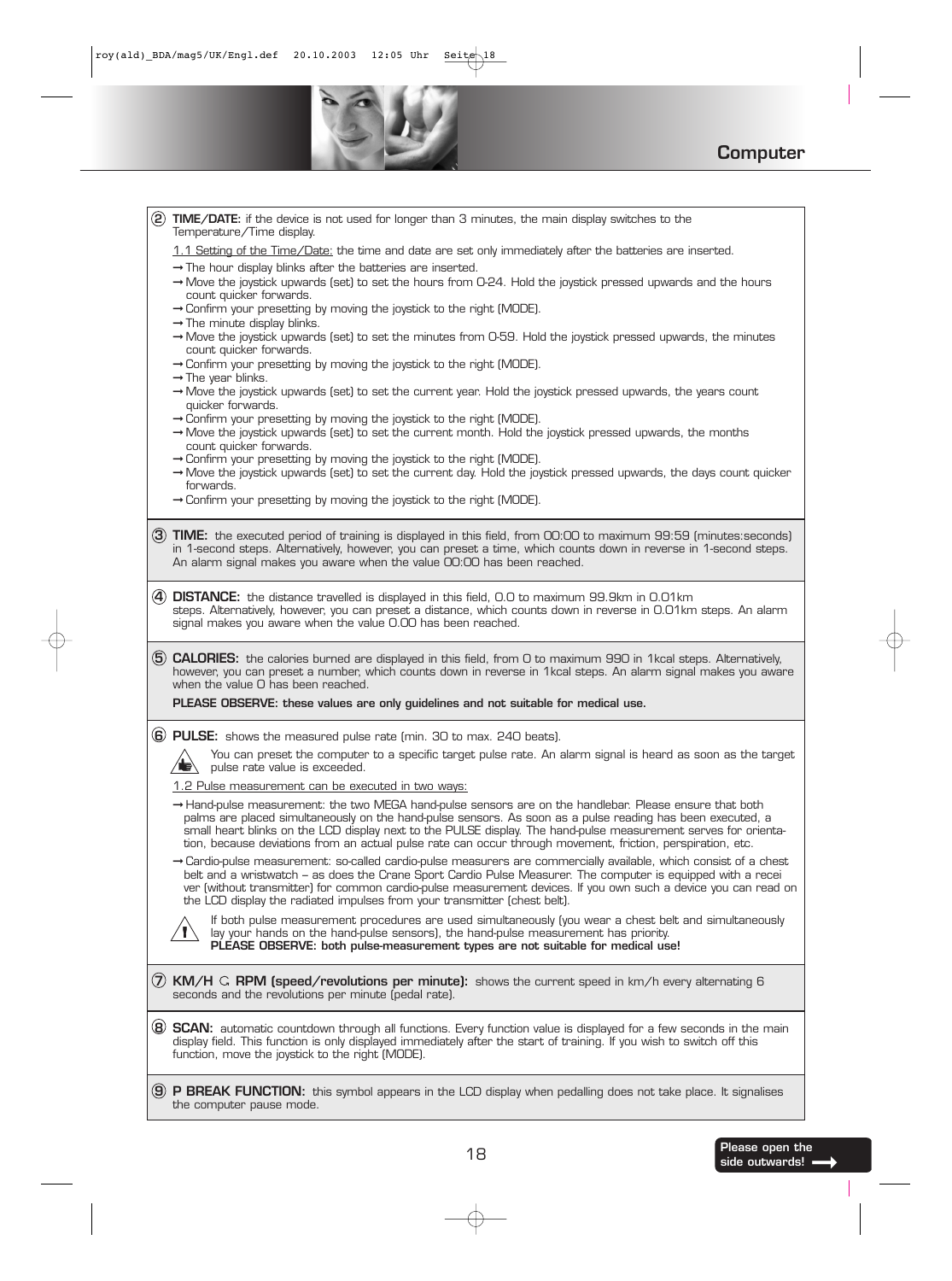

### **Computer**

### **2. Joystick functions**



#### **Joystick movement upwards (SET)**

By moving the joystick upwards you can set the required values for TIME, DISTANCE (Entfernung), CALORIES BURNED and PULSE. You also need this key for presetting the TIME/DATE.

#### **Joystick movement to the right (MODE)**

By moving the joystick to the right you can select and confirm the (AUTOMATIC countDOWN, SPEED, TIME, DISTANCE, CALORIES BURNED and PULSE).

#### **Joystick movement to the left (RESETTING)**

By moving the joystick to the left you can reset the values.

#### **Joystick movement downwards (RECOVERY)**

This function displays the pulse-rate status after training in 6 stages. Stage 1 is the best and F6 is the worst. After finishing training move the joystick downwards (RECOVERY) and lay your hands on the hand-pulse sensors or put on a commercially available chest belt. The computer then stops all displays other than time and pulse. The time counts down from 00:60 to 00:00 (Picture 1). When 00:00 has been reached, your pulse-rate status appears on the computer display in values from F1– F6 (Picture 2).



Due to this difference the computer returns the fitness rating of F1 – F6. The higher the difference, the better is your recovery and the fitness rating returned by the computer. With the aid of the fitness rating, it is possible to check your increase in performance. To exit or to end the recovery-value function, move the joystick downwards towards recovery – you will then return to the main display.

#### **Pressing the joystick (RESET)**

If you hold the joystick pressed for longer than 2 seconds, all values in the LCD DISPLAY are returned to zero (the only exception is time and date).

If you execute no resetting after the training period, all of the values displayed to the end of the training are stored until the next training session.

### **3. Putting into operation**

- ➞ Please observe when setting up the device that sufficient free space is available in all directions (minimum of 1m to the rear and sides).
- ➞ Observe all of the instructions described in the Safety Instructions chapter and the Training Instructions (P. 21-23)
- ➞ The computer has no ON/OFF switch.
- → Switching on : Possibility 1: begin pedalling.
	- Possibility 2: operate the red joystick on the computer.
- ➞ Switching off: if the device is not used for longer than around 3 minutes, the computer independently switches off in the Time/Date/Temperature mode. The preset time and the current room temperature are displayed.

➞ Your home trainer computer operates with 4 1.5V AA batteries. These are to be inserted into the battery compartment on the rear side of the computer (see P. 16).



Remove the batteries from the battery compartment when they are empty, or when the device is not to be used for a longer period.



Batteries must be properly disposed of. Dealers selling batteries and public collection points provide the appropriate containers. Batteries can endanger life when ingested. Contact your doctor immediately in such a case.